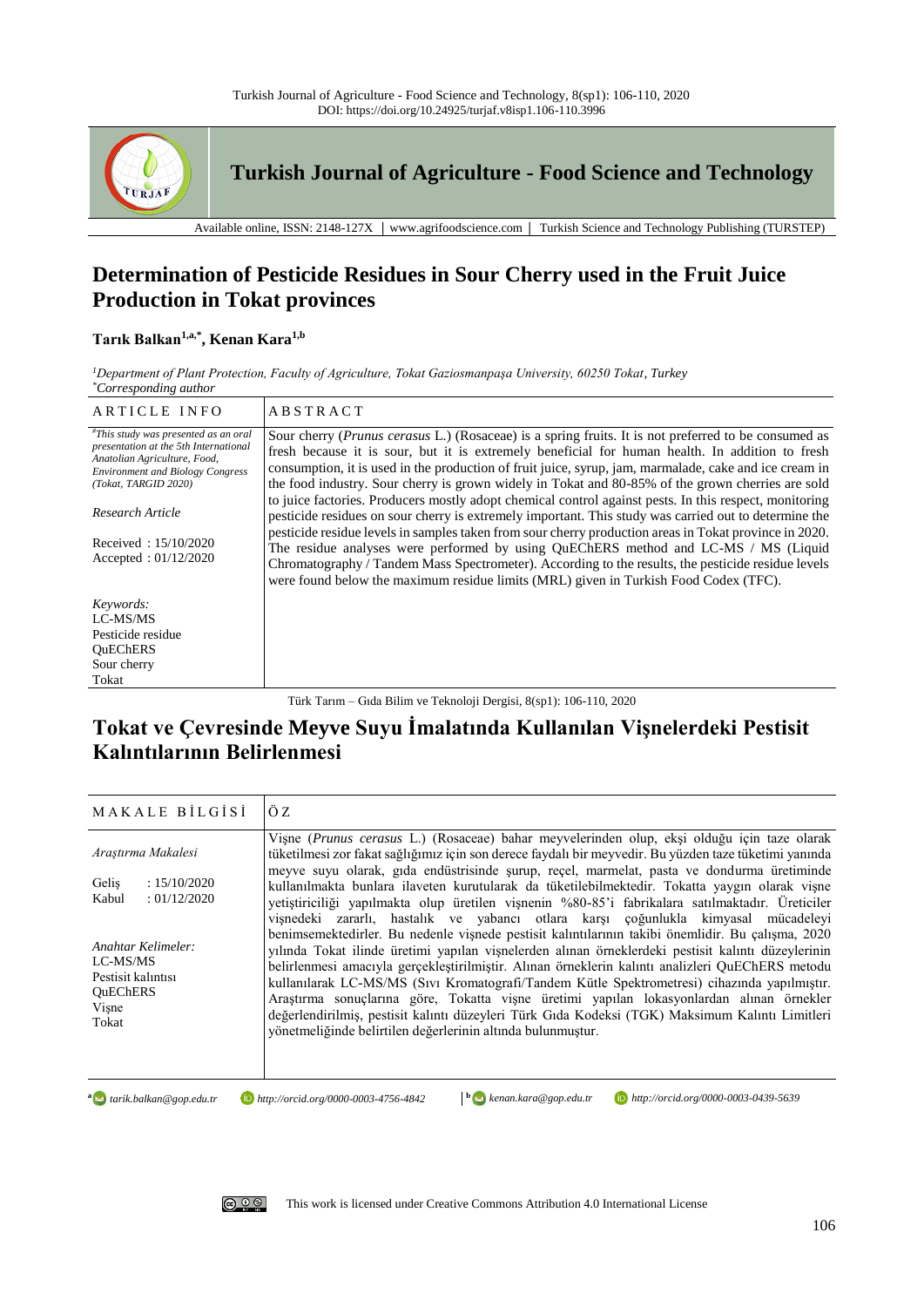### **Introduction**

The homeland of sour cherry is probably a region between the Caspian Sea and the North Anatolian mountains. It has been reported that it was first cultivated in Anatolia and transferred to Greece (Özbek, 1978). According to 2016 data, the sour cherry production in world is 13.8 million tons on an area of 214396 hectares and 192 thousand tons on an area of 22324 hectares in Turkey. Russia is the biggest sour cherry producer in the World. Poland follows Russia with 14.14% production and Turkey with 13.97% of production, respectively. According to 2018 data, Afyonkarahisar ranks first in cherry production with 47,485 tons. Konya is second sour cherry producer with 30,451 tons and Kütahya is third with 26,051 tons. Tokat ranks 7th with 5922 tons of cherry production (Anonymous, 2020). 80-85% of sour cherries grown in Tokat are sold to factories. Chemical control is carried out commonly against sour cherry pests, which are intense from time to time in region. These chemicals are found in food in traces and have a negative effect if their content exceeds the maximum residue level. Food safety is of a considerable importance to consumers, food industry and economy (Jevšnik et al., 2008). In sour cherry, it seems that research on this problem is extremely limited. Słowik-Borowiec et al. (2015) in their study founded pesticide residues in 4 out of 27 sour cherry samples in Poland between 2012 and 2014. In a 2-year study conducted in Poland, fifty-nine percent of 71 sour cherry samples determined pesticide residues (Nowacka and Holodynska-Kulas, 2020). In a study conducted in Turkey in 2010, 4,0 μg/kg Acetamiprid in one of 3 sour cherry samples, in another sample, Chlorpyrifos (forbidden to use ) pesticide residue at the level of 5,0 μg/kg was found (Ersoy et al., 2011b). In addition, Özgün et al. (1997), in a study on peach and apricot nectar and cherry and apple juices, found chlorinated hydrocarbon insecticide residues in 26 of 203 samples.

In this study, it was aimed to determine the pesticide residue levels in sour cherries used in fruit juice production in Tokat province.

#### **Materials and Methods**

#### *Reagents and Chemicals*

Pesticide reference standards were supplied Dr. Ehrenstorfer Laboratories GmbH (Bgm.-Schlosser-STr. 6A, Augsburg, Germany). Acetonitrile (MeCN), methanol (MeOH), Magnesium sulfate anhydrous (MgSO4), sodium acetate (NaOAc) and acetic acid (AcOH) were taken from Merck (Darmstadt, Germany). Primary-secondary amine (PSA) was taken from Supelco Analytical (595 N Harrison Rd, Bellefonte, PA, USA)

#### *Sampling*

The materials used in this study were obtained from sour cherry production areas in Kazova, Almus and Niksar. 10 samples were randomly selected, samples were taken at a minimum of 1 kg each for analysis (EC, 2002) and brought to the laboratory in cool, dark conditions within 24 hours. The samples were analyzed without waiting.

#### *Extraction and Clean Up Procedure*

The official QuEChERS AOAC Method 2007.01 was used for extraction and clean up procedures, (Lehotay, 2007). Samples are homogenized and made uniform. The samples were weighed about 15 grams in a 50 ml clean tube.15 mL of acetonitrile (MeCN) including %1 acetic acid was added to the sample weighed in a clean tube of 50 ml. Samples shake vigorously by hand for 1 minute. The steps in Figure 1 were followed for the next process. Each analytical portion was analysed in triplicates (3 GC vials) with LC-MS/MS.

#### *LC-MS/MS Analyses*

The residue analyses of the collected samples were performed in TOGÜ Scientific and Technological Research Application and Research Centre using LC-MS / MS. LC analysis was carried out using chromatography system (Shimadzu, Kyoto, Japan) equipped with degasser (DGU-20A3R), pump (LC-30AD), auto sampler (SIL-20A) and column furnace (CTO-10AS VP). MS / MS analysis was carried out using LCMS-8050 triplequadrupole tandem mass spectrometer (Shimadzu, Kyoto, Japan). The parameters of the device are given in Table 1.



Figure 1. Analytical steps of the QuEChERS-AOAC Official Method 2007.01

|  | Table 1. LC-MS/MS parameters |  |
|--|------------------------------|--|
|--|------------------------------|--|

| Mobile Phase A          | Distilled water $+5$ mmol      |       |    |  |  |
|-------------------------|--------------------------------|-------|----|--|--|
|                         | ammonium formate               |       |    |  |  |
| Mobile Phase B          | Methanol $+5$ mmol             |       |    |  |  |
|                         | ammonium formate               |       |    |  |  |
| Mobile Phase Flow       | $0.4 \text{ mL/min}$           |       |    |  |  |
|                         | C18 Inertsil ODS-4; $3\mu m$ ; |       |    |  |  |
| Column                  | $2,1\times150$ mm              |       |    |  |  |
|                         | Time (min)                     | % $A$ | %B |  |  |
|                         | $0 - 3$                        | 95    | 5  |  |  |
| Gradient                | $3,01-6$                       | 40    | 60 |  |  |
|                         | 6,01-7                         | 30    | 70 |  |  |
|                         | $7,01-8,50$ 20                 |       | 80 |  |  |
|                         | 8,51-15                        | 95    | 5  |  |  |
| Column oven temp.       | $35^{\circ}$ C                 |       |    |  |  |
| <b>Injection Volume</b> | $10 \mu l$                     |       |    |  |  |
| MS Gas Temperature      | $300^{\circ}$ C                |       |    |  |  |
| <b>MS Gas Flow</b>      | $10$ L/min                     |       |    |  |  |
| Nebulizer Pressure      | 270 kPa                        |       |    |  |  |
| Room Temperature        | $20^{\circ}$ C                 |       |    |  |  |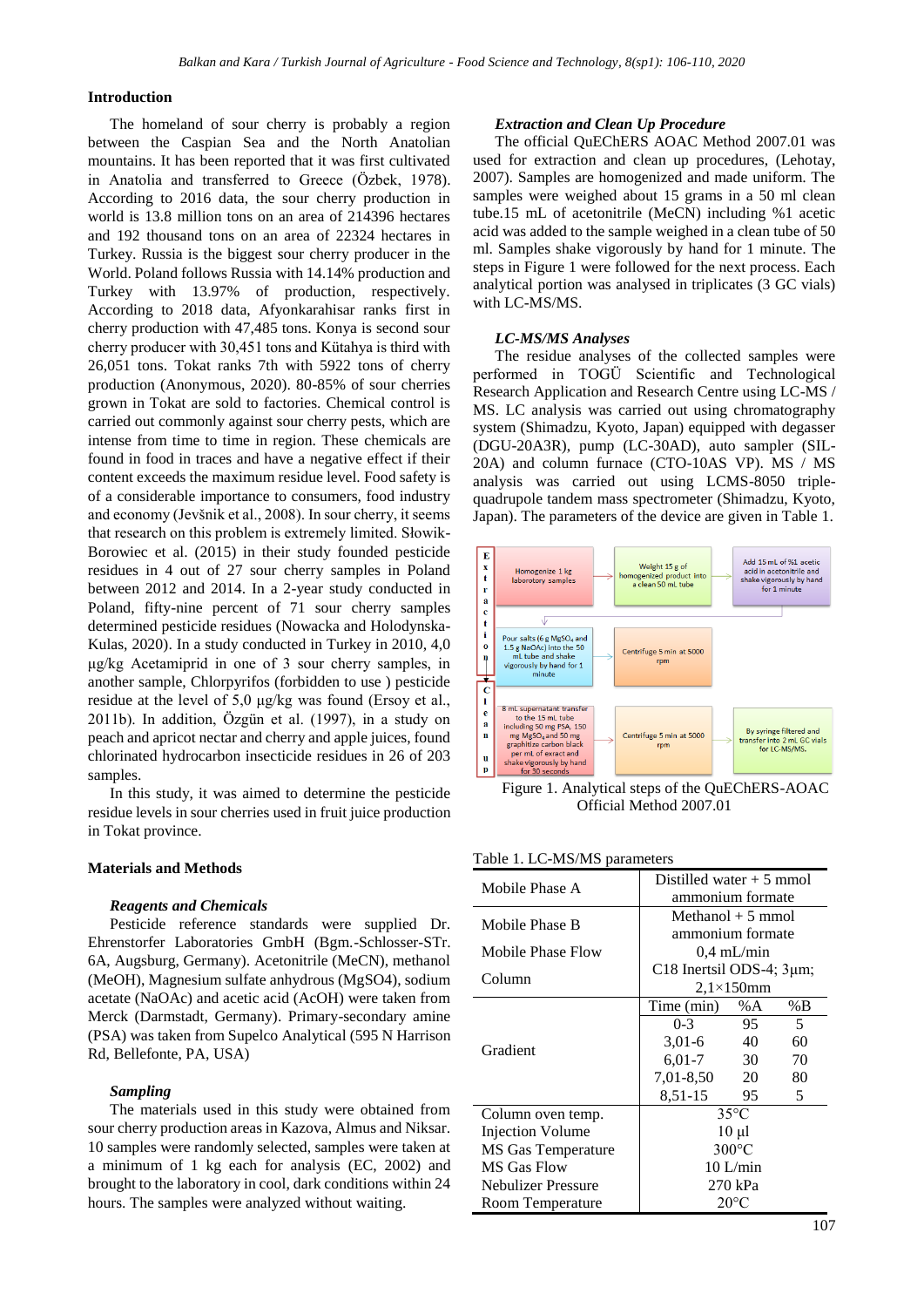### **Results and Discussion**

Calibration curves of pesticide standards in representative sample matrix were linear over the range of 5–200 µg L<sup>-1</sup>, with  $r^2$ ,  $(r^2 \ge 0.99)$ . For linearity, it is important that the correlation coefficient is greater than 0.99 (Tiryaki et al., 2008). This result shows that the method was linear with a specified concentration ranges. The studies were performed in 10 replicates at a single

concentration (10  $\mu$ g L<sup>-1</sup>) and the standard deviation (SD) and relative standard deviation (RSD%) values of each pesticide were calculated. The LOD value was determined as 3 times the calculated standard deviation values for each pesticides. LOQ value was calculated as 10 times the standard deviation values calculated for each pesticides (SANTE, 2019) (Table 2a, b).

Table 2a. 259 pesticide included in the LC-MS/MS method and limit of quantitation

| N <sub>0</sub> | Pesticide                     | LOQ<br>$(\mu g/kg)$ | N <sub>0</sub> | Pesticide                          | LOQ<br>$(\mu g/kg)$ | N <sub>0</sub> | Pesticide                    | LOQ<br>$(\mu g/kg)$ |
|----------------|-------------------------------|---------------------|----------------|------------------------------------|---------------------|----------------|------------------------------|---------------------|
| $\mathbf 1$    | $2.4-D$                       | 6.54                | 88             | <b>EPTC</b>                        | 23.06               | 175            | Oxadixyl                     | 6.44                |
| $\overline{c}$ | Abamectin                     | 5.65                | 89             | Ethiofencarb                       | 3.03                | 176            | Oxamyl                       | 1.74                |
| 3              | Acephate                      | 3.88                | 90             | Ethion                             | 6.23                | 177            | Oxycarboxin                  | 3.08                |
| 4              | Acequinocyl                   | 9.26                | 91             | Ethirimol                          | 3.70                | 178            | Oxydemeton-methyl            | 7.08                |
| 5              | Acetamiprid                   | 6.66                | 92             | Etofenprox                         | 21.43               | 179            | Paclobutrazol                | 5.58                |
| 6              | Acetochlor                    | 15.09               | 93             | Etoxazole                          | 3.50                | 180            | Paraoxon-ethyl               | 6.48                |
| 7              | Acrinathrin                   | 13.46               | 94             | Famaxadone                         | 15.55               | 181            | Paraoxon-methyl              | 13.01               |
| 8              | Alachlor                      | 7.04                | 95             | Fenamidone                         | 5.08                | 182            | Penconazole                  | 5.46                |
| 9              | Aldicarb                      | 15.56               | 96             | Fenamiphos                         | 4.86                | 183            | Pencycuron                   | 8.80                |
| 10             | Aldicarb-sulfone              | 2.26                | 97             | Fenamiphos-sulfone                 | 5.11                | 184            | Pendimenthalin               | 3.23                |
| 11             | Aldicarb-sulfoxide            | 9.57                | 98             | Fenamiphos-sulfoxide               | 3.87                | 185            | Permethrin                   | 15.84               |
| 12             | Ametoctradin                  | 3.93                | 99             | Fenarimol                          | 16.07               | 186            | Phenmedipham                 | 7.60                |
| 13             | Amitraz                       | 11.01               | 100            | Fenazaquin                         | 2.68                | 187            | Phenthoate                   | 5.83                |
| 14             | Atrazine                      | 6.59                | 101            | Fenbuconazole                      | 5.07                | 188            | Phorate                      | 7.05                |
| 15             | Azinphos-ethyl                | 10.04               | 102            | Fenbutatin oxide                   | 3.80                | 189            | Phorate-sulfone              | 15.00               |
| 16             | Azinphos-methyl               | 6.71                | 103            | Fenhexamide                        | 9.11                | 190            | Phorate-sulfoxide            | 3.13                |
| 17             | Azoxystrobin                  | 14.86               | 104            | Fenoxycarb                         | 8.24                | 191            | Phosalone                    | 4.83                |
| 18             | Benalaxyl                     | 3.62                | 105            | Fenoxyprob -ethyl                  | 13.54               | 192            | Phosmet                      | 6.09                |
| 19             | Benfuracarb                   | 10.82               | 106            | Fenpropathrin                      | 10.78               | 193            | Phosphamidon                 | 7.09                |
| 20             | Benomyl                       | 4.87                | 107            | Fenproxymate                       | 2.10                | 194            | Pirimicarb-Desmethyl         | 3.81                |
| 21             | Bensulfuron-methyl            | 3.19                | 108            | Fenthion                           | 9.90                | 195            | Primicarb                    | 5.54                |
| 22             | Bentazone                     | 13.52               | 109            | Fenthion-sulfone                   | 13.35               | 196            | Primiphos -ethyl             | 6.84                |
| 23             | Bifenazate                    | 7.16                | 110            | Fenthion-sulfoxide                 | 4.57                | 197            | Primiphos -methyl            | 7.76                |
| 24             | Bitertanol                    | 12.88               | 111            | Fipronil                           | 5.66                | 198            | Prochloraz                   | 10.26               |
| 25             | <b>Boscalid</b>               | 9.90                | 112            | Fipronil-sulfone                   | 9.01                | 199            | Profenefos                   | 8.12                |
| 26             | Bromuconazole                 | 9.60                | 113            | Fluazifop-p-butyl                  | 7.14                | 200            | Profoxydim-lithium           | 8.43                |
| 27             | Buprimate                     | 9.56                | 114            | Fluazinam                          | 20.45               | 201            | Promecarb                    | 5.16                |
| 28             | Buprofezin                    | 5.82                | 115            | Flubendiamide                      | 18.58               | 202            | Prometryn                    | 5.01                |
| 29             | <b>Butralin</b>               | 4.44                | 116            | Fludioxinil                        | 12.63               | 203            | Propaquizafob                | 11.10               |
| 30             | <b>Butylate</b>               | 6.62                | 117            | Flufenoxuron                       | 3.94                | 204            | Propargite                   | 3.38                |
| 31             | Cadusafos                     | 18.08               | 118            | Fluopicolide                       | 7.31                | 205            | Propazine                    | 3.45                |
| 32             | Carbaryl                      | 6.19                | 119            | Fluopyram                          | 3.38                | 206            | Propiconazole                | 18.68               |
| 33             | Carbendazim                   | 5.19                | 120            | Fluquinconazole                    | 5.93                | 207            | Propoxur                     | 5.07                |
| 34             | Carbofuran                    | 5.52                | 121            | Flurochloridone                    | 17.38               | 208            | Propyzamide                  | 5.40                |
| 35             | Carbofuran-3-hydroxy          | 7.18                | 122            | Fluroxypyr                         | 10.07               | 209            | Prothiophos                  | 6.34                |
| 36             | Carbosulfan                   | 3.46                | 123            | Flusilazole                        | 13.80               | 210            | Pymetrozine                  | 4.73                |
| 37             | Carboxin                      | 4.35                | 124            | Flutriafol                         | 7.16                | 211            | Pyraclostrobin               | 5.43                |
| 38             | Carfentrazone-ethyl           | 4.14                | 125            | Forchlorfenuron                    | 3.27                | 212            | Pyrazophos                   | 4.21                |
| 39             | Chlorantraniliprole           | 13.00               | 126            | Formetanete hydrochloride          | 7.67                | 213            | Pyridaben                    | 6.28                |
| 40             | Chlorbufam                    | 26.30               | 127            | Fosthiazate                        | 3.40                | 214            | Pyridaphenthion              | 3.58                |
| 41             | Chlorfenvinhos                | 9.31                | 128            | Furathiocarb                       | 3.83                | 215            | Pyridate                     | 3.66                |
| 42             | Chlorfluazuron<br>Chloridazon | 18.78<br>4.07       | 129            | Haloxyfop-R-methyl<br>Hexaconazole | 8.99<br>7.81        | 216<br>217     | Pyrimethanil<br>Pyriproxyfen | 10.03<br>5.30       |
| 43<br>44       | Chlorsulfuron                 | 8.14                | 130<br>131     | Hexaflumuron                       | 9.29                | 218            | Quinalphos                   | 9.62                |
| 45             | Clethodim                     | 10.05               | 132            | Hexythiazox                        | 8.61                | 219            | Quizalofop-ethyl             | 10.00               |
| 46             | Clodinofop-propargyl          | 8.20                | 133            | Imazalil sulfate                   | 12.23               | 220            | Rimsulfuron                  | 6.57                |
| 47             | Clofentezine                  | 10.81               | 134            | Imazapyr                           | 3.30                | 221            | Sethoxydim                   | 6.33                |
| 48             | Clothianidine                 | 11.22               | 135            | Imidacloprid                       | 5.42                | 222            | Simazine                     | 7.24                |
| 49             | Cyantraniliprole              | 14.15               | 136            | Indoxacarb                         | 11.87               | 223            | Spinosyn A                   | 8.24                |
| 50             | Cyazofamid                    | 13.39               | 137            | Iodosulfuron-methyl-sodium         | 4.29                | 224            | Spinosyn D                   | 10.25               |
| 51             | Cycloate                      | 11.66               | 138            | Ioxynil                            | 11.69               | 225            | Spirodiclofen                | 11.49               |
| 52             | Cycloxydim                    | 9.18                | 139            | Isocarbofos                        | 13.93               | 226            | Spiromesifen                 | 12.46               |
| 53             | Cyflufenamid                  | 6.58                | 140            | Kresoxim Methyl                    | 8.08                | 227            | Spiroxamine                  | 16.87               |
| 54             | Cyhalothrin                   | 25.63               | 141            | Lenacil                            | 9.14                | 228            | Sulfoxaflor                  | 8.41                |
| 55             | Cymoxanil                     | 4.37                | 142            | Linuron                            | 11.46               | 229            | Tebuconazole                 | 7.62                |
| 56             | Cypermethrin                  | 18.08               | 143            | Lufenuron                          | 5.42                | 230            | Tebufenozide                 | 17.03               |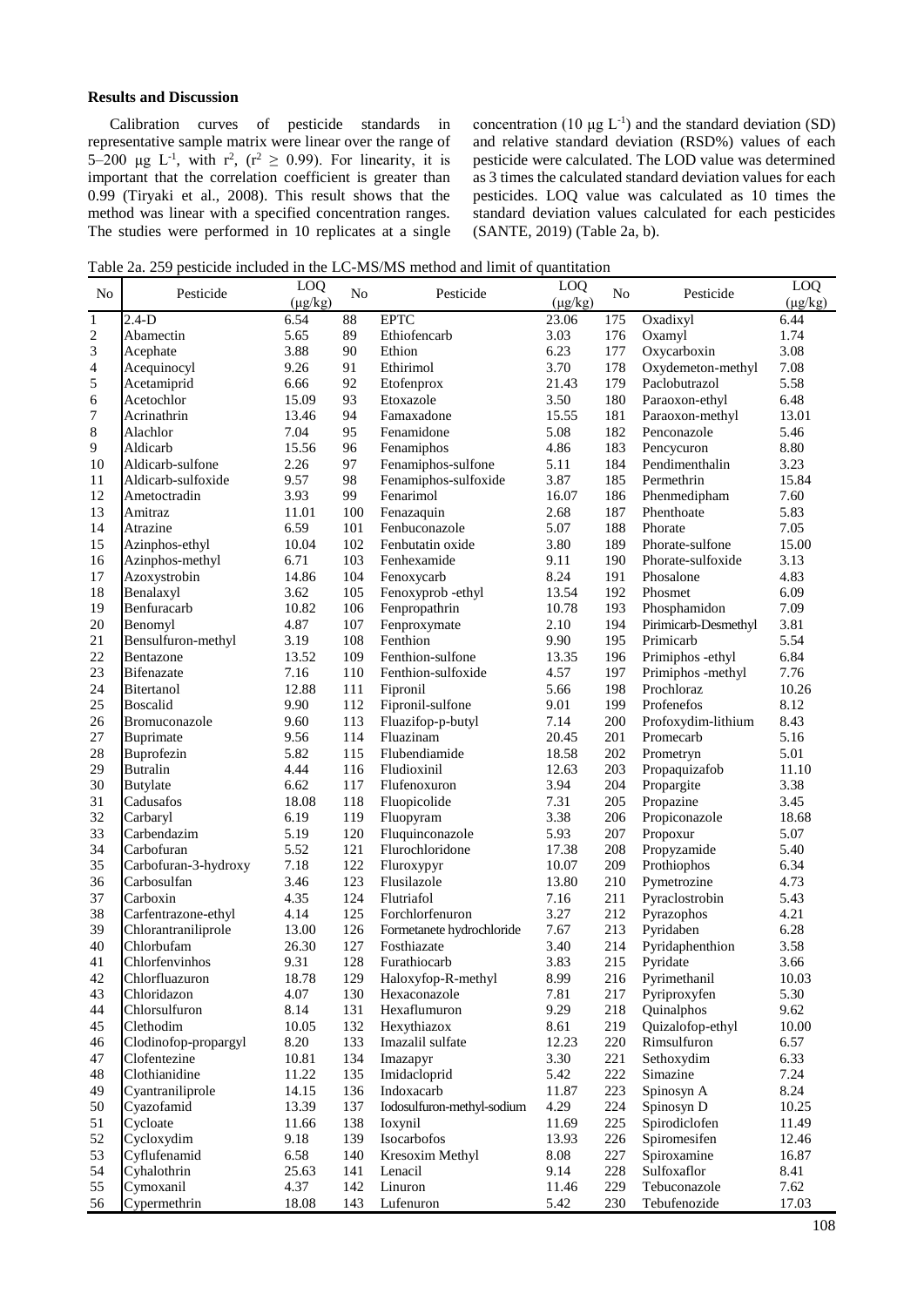| Table 2b, 259 pesticide included in the LC-MS/MS method and limit of quantitation |  |
|-----------------------------------------------------------------------------------|--|
|-----------------------------------------------------------------------------------|--|

| No | Pesticide                | LO <sub>O</sub><br>$(\mu g/kg)$ | N <sub>0</sub> | Pesticide                | LOO<br>$(\mu g/kg)$ | No  | Pesticide             | LO <sub>O</sub><br>$(\mu g/kg)$ |
|----|--------------------------|---------------------------------|----------------|--------------------------|---------------------|-----|-----------------------|---------------------------------|
| 57 | Cyproconazole            | 20.30                           | 144            | Malaoxon                 | 3.04                | 231 | Tebufenpyrad          | 10.85                           |
| 58 | Cyprodinil               | 11.92                           | 145            | Malathion                | 4.62                | 232 | Teflubenzuron         | 14.60                           |
| 59 | Dazomet                  | 5.79                            | 146            | Mandipropamid            | 5.60                | 233 | Tepraloxydim          | 7.07                            |
| 60 | Deltamethrin             | 13.44                           | 147            | <b>MCPA</b>              | 3.66                | 234 | Terbutryn             | 4.39                            |
| 61 | Demeton-s-methyl         | 22.79                           | 148            | Mecarbam                 | 6.03                | 235 | Terbutylazine         | 18.75                           |
| 62 | Demeton-S-methyl-sulfone | 3.02                            | 149            | Mepanipyrim              | 25.22               | 236 | Tetraconazole         | 5.56                            |
| 63 | Desmedipham              | 4.21                            | 150            | Mepanipyrim-hyroxypropyl | 4.51                | 237 | Tetramethrin          | 5.55                            |
| 64 | Diafenthiuran            | 5.14                            | 151            | Metaflumizone            | 13.32               | 238 | Thiabendazole         | 5.22                            |
| 65 | Diazinon                 | 5.70                            | 152            | Metalaxyl M              | 4.32                | 239 | Thiacloprid           | 3.77                            |
| 66 | Dichlofluanid            | 16.19                           | 153            | Metamitron               | 9.83                | 240 | Thiamethoxam          | 3.30                            |
| 67 | <b>Dichlorfos</b>        | 6.21                            | 154            | Methacrifos              | 19.96               | 241 | Thifensulfuron-methyl | 3.82                            |
| 68 | Diclofop -methyl         | 14.78                           | 155            | Methamidophos            | 11.69               | 242 | Thiobencarb           | 8.22                            |
| 69 | Dicrotophos              | 3.36                            | 156            | Methidathion             | 5.18                | 243 | Thiodicarb            | 4.19                            |
| 70 | Diethofencarb            | 4.68                            | 157            | Methiocarb               | 5.08                | 244 | Thiophanate-methyl    | 3.22                            |
| 71 | Difenacozole             | 6.16                            | 158            | Methiocarb-sulfone       | 4.76                | 245 | Tolclofos-methyl      | 15.39                           |
| 72 | Diflubenzuran            | 9.65                            | 159            | Methiocarb-sulfoxide     | 4.22                | 246 | Tolfenpyrad           | 9.14                            |
| 73 | Dimethenamid             | 4.11                            | 160            | Methomyl                 | 3.96                | 247 | Tolyfluanid           | 10                              |
| 74 | Dimethoate               | 5.45                            | 161            | Methoxyfenozide          | 17.45               | 248 | Tralkoxydim           | 5.42                            |
| 75 | Dimethomorph             | 15.97                           | 162            | Metolachlor-S            | 5.38                | 249 | Triadimefon           | 6.18                            |
| 76 | Diniconazole             | 5.29                            | 163            | Metosulam                | 5.09                | 250 | Triadimenol           | 20.52                           |
| 77 | Dinocap                  | 18.88                           | 164            | Metrafenone              | 6.66                | 251 | Tri-allate            | 5.70                            |
| 78 | Dioxacarb                | 4.31                            | 165            | Metribuzin               | 8.96                | 252 | Triasulfuron          | 6.05                            |
| 79 | Diphenamid               | 7.29                            | 166            | Mevinphos                | 10.22               | 253 | Triazophos            | 2.16                            |
| 80 | Diphenylamine            | 23.14                           | 167            | Molinate                 | 15.43               | 254 | Tribenuron methyl     | 4.40                            |
| 81 | Diuron                   | 8.64                            | 168            | Monocrotophos            | 5.41                | 255 | Trichlorfon           | 6.32                            |
| 82 | <b>DMF</b>               | 4.06                            | 169            | Monolinuron              | 5.83                | 256 | Trifloxystrobin       | 4.35                            |
| 83 | Dodine                   | 8.95                            | 170            | Myclobutanil             | 5.40                | 257 | Triflumizole          | 4.44                            |
| 84 | Emamectin                | 5.29                            | 171            | Nicosulfuron             | 4.38                | 258 | Triflumuron           | 9.08                            |
| 85 | Emamectin benzoat        | 17.10                           | 172            | Novaluron                | 15.73               | 259 | Triticonazole         | 4.06                            |
| 86 | <b>EPN</b>               | 6.21                            | 173            | Nuarimol                 | 7.58                |     |                       |                                 |
| 87 | Epoxiconazole            | 10.54                           | 174            | Omethoate                | 6.96                |     |                       |                                 |

The pesticide residues determined in the study were evaluated according to the "Turkish Food Codex (TFC) Communiqué on Maximum Residue Limits of Pesticides Allowed in Foodstuffs". The pesticide residue level in each sample was the average of 3 replicates. It was determined that the pesticide residue levels in 10 sour cherry samples taken from different producers were lower than the LOQ values and no pesticide residues were found.

The researches on pesticide residues in fruits is very limited in Turkey. In the studies carried out in Turkey, the residual values were above Turkish Food Codex limits, while in some studies it was below the acceptable values. Ay et al, (2003; 2007); Ersoy et al. (2011a); Bakırcı et al. (2014); Dinçay and Civelek (2017); Dinçay et al. (2017) and Yakar (2018); found residues above the tolerance values allowed in the Turkish Food Codex. Tunur (2009); Sungur and Tunur (2012); Nalcı et al. (2018) and Tiryaki and Özel (2019); determined the residue levels below the MRLs in the Turkish Food Codex. There is only 1 study about the residue in sour cherry. Ersoy et al. (2011b), carried out a study on residue in sour cherries. As a result of the study, 4,0 μg/kg Acetamiprid in one of 3 cherry samples, in another sample, Chlorpyrifos (forbidden to use) pesticide residue at the level of 5,0 μg/kg was found. The values are below the tolerance values permitted in the Turkish Food Codex.

There are not many studies about pesticide residues in Turkey. It is obvious that such studies should be done. It is known that consumers are increasingly conscious and selective about this issue. At this point, our producers are required to implement plant protection measures by paying attention to these sensitivities of consumers. In addition, in recent years, some of agricultural products have been rejected at customs due to the residual problems. This situation creates negativities for Turkey in terms of international trade. It is very important to carry out such studies frequently in order to eliminate these problems and to increase the awareness of the producers on the subject.

#### **References**

- Anonymous 2020. https://www.drdatastats.com/2018-yiliturkiyede-iller-bazinda-visne-uretimi-ton (Accessed September 2020).
- Ay R, Karaca İ, Seçilmiş H. 2003. Isparta ilindeki elma bahçelerinde yaygın kullanılan chlorpyrifos ve diazinon'un kalıntı düzeylerinin HPLC ile belirlenmesi. Türk, entomol. derg., 2003, 27(4): 293-304.
- Ay R, Yaşar B, Demirözer O, Aslan B, Yorulmaz S, Kaya M, Karaca İ. 2007. Isparta İli elma bahçelerinde yaygın kullanılan bazı ilaçların kalıntı düzeylerinin belirlenmesi. Türk. entomol. derg., 2007, 31(4): 297-306.
- Bakırcı GT, Acay DBY, Bakırcı F, Ötleş S. 2014. Pesticide residues in fruits and vegetables from the Aegean region, Turkey. Food Chemistry, 160:379–392. DOI: https://doi.org/ 10.1016/j.foodchem.2014.02.051
- Dinçay O, Civelek HS. 2017. Muğla ili Ortaca Bölgesi turunçgil ekosistemlerindeki insektisit kalıntılarının belirlenmesi. Türk. entomol. bült, 7(1): 31-40. DOI: http://dx.doi.org/10.16969/ teb.94770
- Dinçay O, Civelek, H, Görmez E. 2017. İzmir'de Yetiştirilen Satsuma (mandalina) ve Antalya'da Yetiştirilen Narlarda Akdeniz Meyve Sineği [*Ceratitis capitata* (Wiedemann) (Diptera: Tephritidae)] Mücadelesinde Kullanılan İnsektisitlerin Kalıntı Analizi. Ege üniversitesi ziraat fakültesi dergisi, 54 (2): 231-238. DOI: https://doi.org/10.20289 /zfdergi.387346